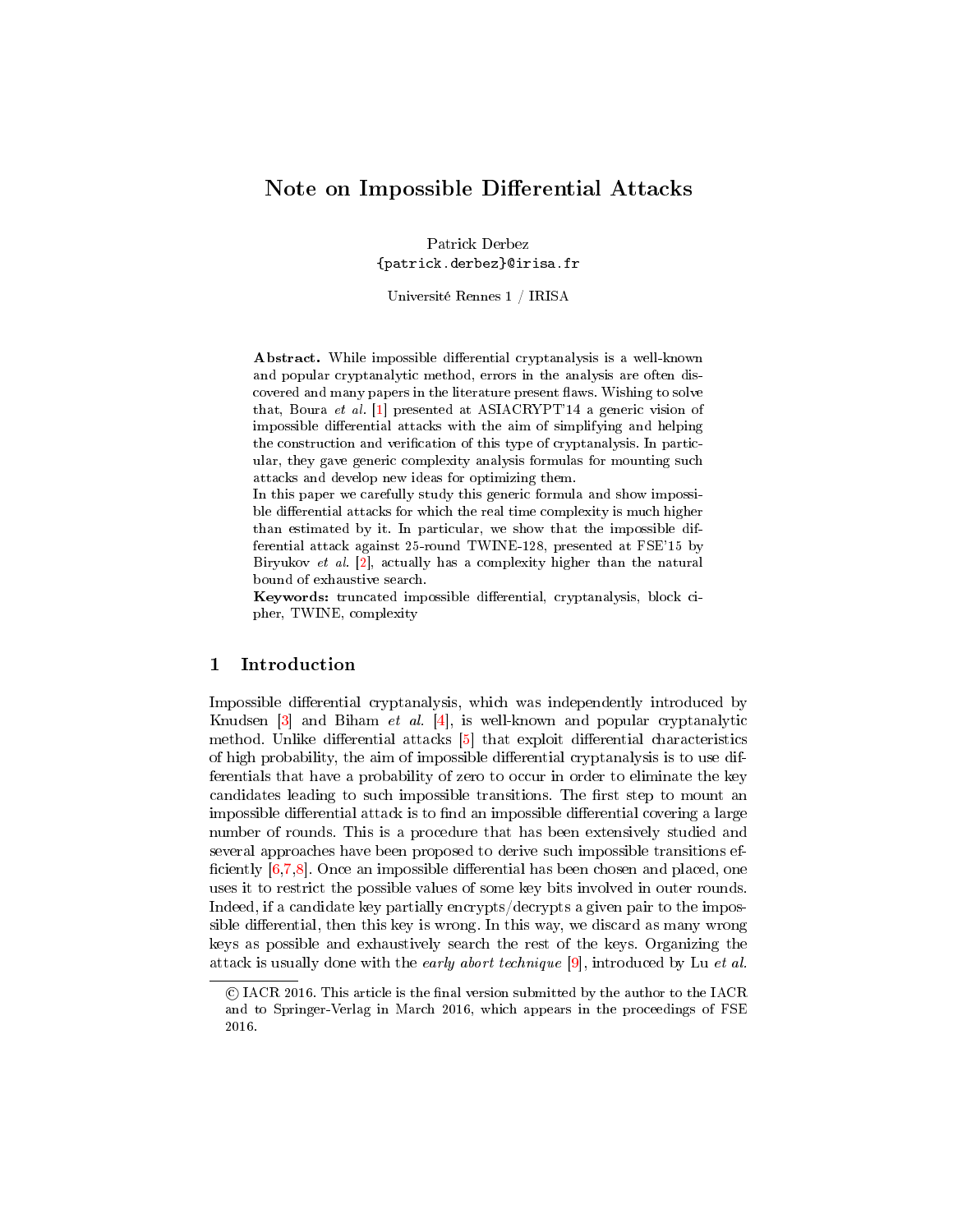at CT-RSA 2008, originally to improve impossible differential attacks against Camellia and MISTY1. With this technique, one does not guess all the involved key material at once but step by step, discarding unwished pairs as soon as possible to reduce the time complexity of the whole procedure.

While the attack principle is rather clear, errors in the analysis are often discovered and many papers in the literature present flaws  $[9,10,11,12]$  $[9,10,11,12]$  $[9,10,11,12]$  $[9,10,11,12]$ . These flaws include errors in the computation of the time or the data complexity, in the analysis of the memory requirements or of the complexity of some intermediate steps of the attacks. Wishing to solve that, Boura et al. [\[1\]](#page-10-0) presented at ASIACRYPT'14 a generic vision of impossible differential attacks with the aim of simplifying and helping the construction and verification of this type of cryptanalysis. In particular, they gave generic complexity analysis formulas for mounting such attacks and develop new ideas for optimizing them. These advances led to the improvement of previous attacks against well known ciphers such as CLEFIA-128 and Camellia, while also to new attacks against 23-round LBlock and all members of the Simon family.

Our Contribution. In this paper we carefully study the early abort technique from Lu et al. and the generic formula given by Boura et al.. In particular we build impossible differential attacks against a toy cipher for which the real time complexity is much higher than estimated by the formula. Then we describe an algorithm looking for optimal complexity of impossible differential attacks under the early abort technique. We finally apply it on an attack of Biryukov et al.  $[2]$ presented at FSE'15 against round-reduced TWINE-128 [\[13\]](#page-11-0) and show that its complexity is higher than the natural bound of the exhaustive search.

Organization of the paper. In Section [2](#page-1-0) we introduce the notations and give the formula of Boura et al.. In Section [3](#page-2-0) we highlight the computational problem behind the early abort technique and provide simple examples for which the real complexity is far from the one given by the formula. Finally, in Section [4](#page-6-0) we describe the algorithm we used to show that the complexity of the impossible differential attack against  $25$ -round TWINE-128 from Biryukov *et al.* was underestimated and actually higher than  $2^{128}$ .

# <span id="page-1-0"></span>2 Preliminaries

### <span id="page-1-1"></span>2.1 Impossible Differential Attacks

We first briefly remain how an impossible differential attack is constructed and introduce our notations (for sake of simplicity we use the exact same ones than in  $[1]$ ).

Mounting an impossible differential attack starts by splitting the cipher  $E$  in three parts  $E = E_3 \circ E_2 \circ E_1$  and by finding an impossible differential transition  $(\Delta_X \rightarrow \Delta_Y)$  through  $E_2$ . Then  $\Delta_X$  (resp.  $\Delta_Y$ ) is propagated through  $E_1^{-1}$ (resp.  $E_3$ ) with probability 1 to obtain  $\Delta_{in}$  (resp.  $\Delta_{out}$ ). We denote by  $c_{in}$  and  $c_{out}$  the log<sub>2</sub> of the probability of the transitions  $\Delta_{in} \to \Delta_X$  and  $\Delta_{out} \to \Delta_Y$ respectively. Finally we denote by  $k_{in}$  and  $k_{out}$  the key materials involved in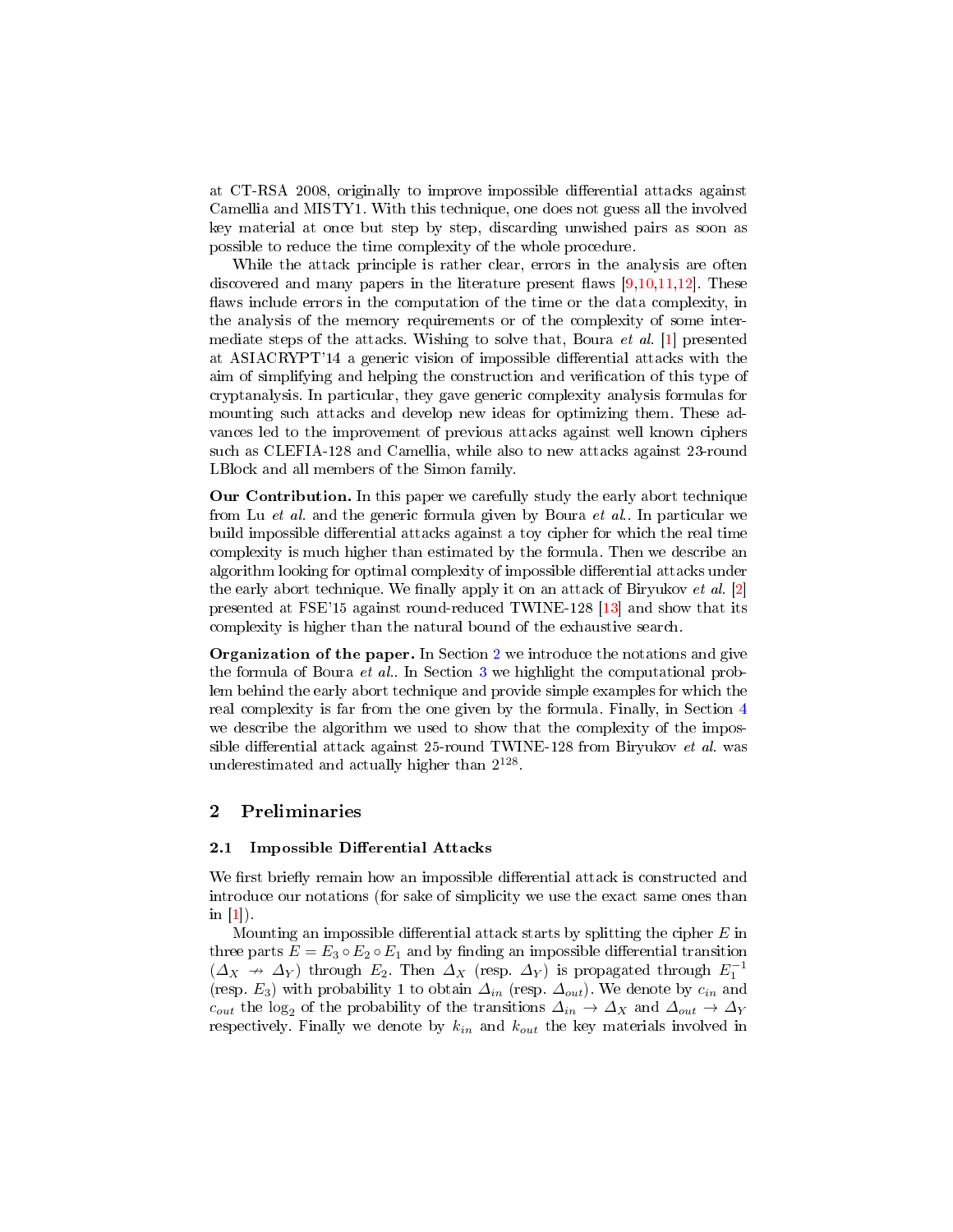those transitions. All in all the attack consists in discarding the keys  $k$  for which at least one pair follows the characteristic through  $E_1$  and  $E_3$  and in exhausting the remaining ones.

### 2.2 A Generic Formula

At ASIACRYPT'14, Boura et al. proposed a generic vision of impossible differential attacks with the aim of simplifying and helping the construction and verification of this type of cryptanalysis. In particular, they provided a formula to compute the complexity of such an attack according to its parameters. According to notations introduced Section [2.1,](#page-1-1) their formula is:

- data:  $C_{N_{\alpha}}$ – memory:  $N_{\alpha}$  $-~\, {\bf time:}~C_{N_\alpha} + \left( 1 + 2^{|k_{in} \cup k_{out}|-c_{in}-c_{out}} \right) N_\alpha C_{E'} + 2^{|k|-\alpha|}$ 

where  $N_{\alpha}$  is such that  $(1 - 2^{-c_{in} - c_{out}})^{N_{\alpha}} = 2^{-\alpha}, C_{N_{\alpha}}$  is the number of chosen plaintexts required to generate  $N_{\alpha}$  pairs satisfying  $(\Delta_{in}, \Delta_{out})$ , |k| is the key size and  $C_{E'}$  is the ratio of the cost of partial encryption to the full encryption.

This formula was given without proof but authors claimed that "*it approxi*mates really well the actual time complexity, as it can be seen in the applications, and in particular, in the tight correspondence shown between the LBlock estimation and the exact calculation from  $\lceil 14 \rceil$ ".

## <span id="page-2-0"></span>3 Counter-Examples

### 3.1 The Problem

Computing the time complexity of an impossible differential attack based on the early abort technique [\[9\]](#page-10-8) is actually an optimization problem. Using notations introduced in Section [2.1,](#page-1-1) and introducing  $k_1, k_2, \ldots, k_b$  as the key bits of the key material  $k_{in} \cup k_{out}$  involved in the attack, the best complexity reached with the early abort technique is the minimal complexity of the following procedure over all the permutations of  $\{1, 2, \ldots, b\}$ :

- 0. Discard pairs which cannot follow the impossible differential.
- 1. Guess  $k_{\sigma(1)}$ 
	- (a) partially encrypt/decrypt pairs
	- (b) discard pairs which cannot follow the impossible differential.
- 2. Guess  $k_{\sigma(2)}$ 
	- (a) partially encrypt/decrypt pairs
	- (b) discard pairs which cannot follow the impossible differential.

. . .

- b. Guess  $k_{\sigma(b)}$ 
	- (a) partially encrypt/decrypt pairs
	- (b) discard pairs which cannot follow the impossible differential.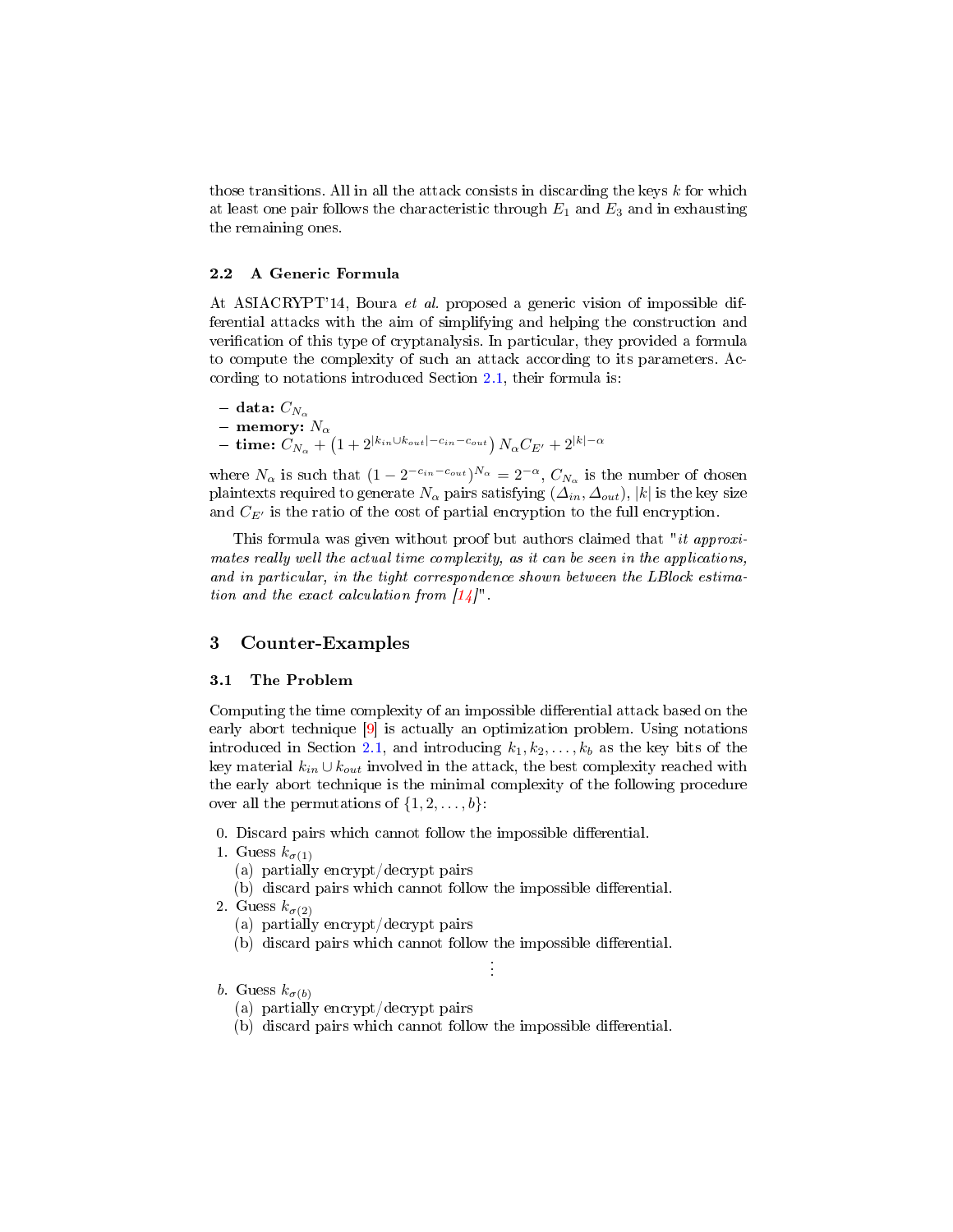(c) if all pairs have been discarded then perform an exhaustive search over remaining key bits.

Let  $r_i^{\sigma}$  be the log<sub>2</sub> of the number of pairs discarded after step *i*. Without taking into account the exhaustive search part, the complexity of the procedure is

$$
\sum_{1 \leq i \leq b} 2^{|k_{\sigma(1)} \cup \ldots \cup k_{\sigma(i)}| - \sum_{0 \leq j < i} r_j^{\sigma}} \cdot N_{\alpha} C_{E'}.
$$

As we see, computing a generic formula for such a problem is far from being trivial.

### 3.2 A Simple Counter-Example

To highlight the main issue of the generic formula given in [\[1\]](#page-10-0), let consider a toy block cipher  $E$  defined as follows:

$$
E = E' \circ MC \circ SR \circ SB \circ AK,
$$

where  $E'$  is a 128-bit block cipher and where  $AK, SB, SR$  and  $MC$  respectively are the AddRoundKey, SubBytes, ShriftRows and MixColumns operations from the AES  $[15]$ :

- $-$  AddRoundKey (AK) adds a 128-bit subkey to the state.
- $-$  SubBytes (SB) applies the same 8-bit to 8-bit invertible Sbox S 16 times in parallel on each byte of the state,
- ShriftRows (SR) shifts the *i*-th row left by *i* positions,
- $-$  MixColumns (MC) replaces each of the four column C of the state by  $M \times C$  where M is a constant  $4 \times 4$  maximum distance separable matrix over  $GF(2^8)$ .

We remind that in the AES, the 128-bit internal state is seen as a  $4 \times 4$  matrix of bytes where each byte is seen as an element of the finite field  $GF(2^8)$ .

Now, let us assume the existence of an impossible transition  $\Delta_X \to \Delta_Y$ over E' where  $\Delta_X$  has only one active byte as depicted on Figure [1.](#page-4-0) We use this impossible transition to mount an impossible differential against our toy cipher E. We will show that, depending on the key schedule we choose, we are able to make the real complexity of the attack non-marginally higher than the estimated complexity obtained from the generic formula of Boura et al..

Independent key bytes. As a well-known fact, the probability of the transition  $\Delta_{in}$  →  $\Delta_X$  is 2<sup>-24</sup> and exactly four key bytes are involved in the attack:  $k_0$ ,  $k_5$ ,  $k_{10}$  and  $k_{15}$ . For now let us assume those key bytes are independent. As a consequence, and according to the generic formula, the complexity of the impossible attack (without taking into account the pairs generation process and the exhaustive search part) is:

$$
(1+2^{|k_{in}|-c_{in}}) \cdot N \cdot C'_E = (1+2^{32-24}) \cdot N \cdot C'_E = 257 \cdot N \cdot C'_E,
$$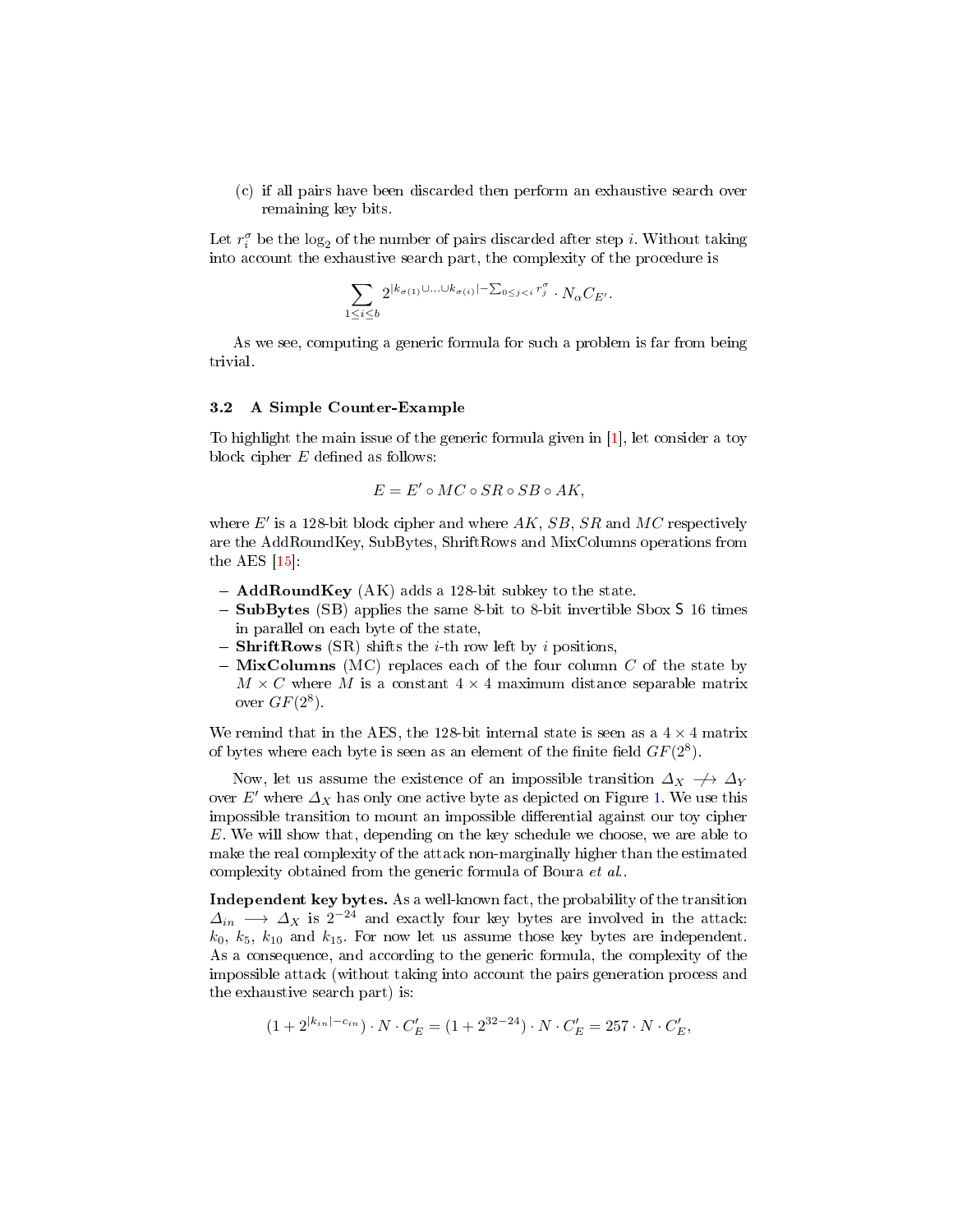<span id="page-4-0"></span>

Fig. 1: Impossible differential attack against the toy cipher  $E$ .

where  $N$  is the number of pairs available and  $C_E^\prime$  is the ratio of the cost of partial encryption to the full encryption. A common practice is to take for  $C_E^{\prime}$  the ratio between the active Sboxes during a partial encryption and the total number of Sboxes (say  $S_E$ ). Hence, the approximated complexity is  $4 \cdot 257 \cdot N \cdot S_E^{-1}$ .

Let us now compute the real complexity of the attack. Here the order in which key bytes are guessed does not impact the resulting complexity so the best procedure is as follows:

- 1. Guess  $k_0$ 
	- (a) partially encrypt/decrypt pairs
	- (b) discard pairs which cannot follow the impossible differential.
- 2. Guess  $k_5$ 
	- (a) partially encrypt/decrypt pairs
	- $(b)$  discard pairs which cannot follow the impossible differential.
- 3. Guess  $k_{10}$ 
	- (a) partially encrypt/decrypt pairs
	- $(b)$  discard pairs which cannot follow the impossible differential.
- 4. Guess  $k_{15}$ 
	- (a) partially encrypt/decrypt pairs
	- $(b)$  discard pairs which cannot follow the impossible differential.

After performing step 1a), for each pair the differences in the three state variables  $y_5$ ,  $y_{10}$  and  $y_{15}$  are known. Indeed, as the MixColumn matrix is MDS, they are fully determined by the value of  $\varDelta y_0$ . As a consequence  $\varDelta x_5,~\varDelta x_{10}$  and  $\varDelta x_{15}$ can assume only  $2^7$  values each and thus only  $2^{-3} \cdot N$  pairs remains after step 1b). Then, each of steps 2b), 3b) and 4b) decreases the number of pairs by a factor  $2^7$ . As a result, the complexity of this procedure is:

$$
(2^8 + 2^{8+8-3} + 2^{8+8+8-3-7} + 2^{8+8+8+8-3-7-7}) \cdot N \cdot S_E^{-1} = 57600 \cdot N \cdot S_E^{-1}.
$$

All in all the real complexity is higher than the estimated one by a factor  $57600/1028 \approx 2^{5.8}$ . This factor is non-negligible, especially when compared to involved complexities.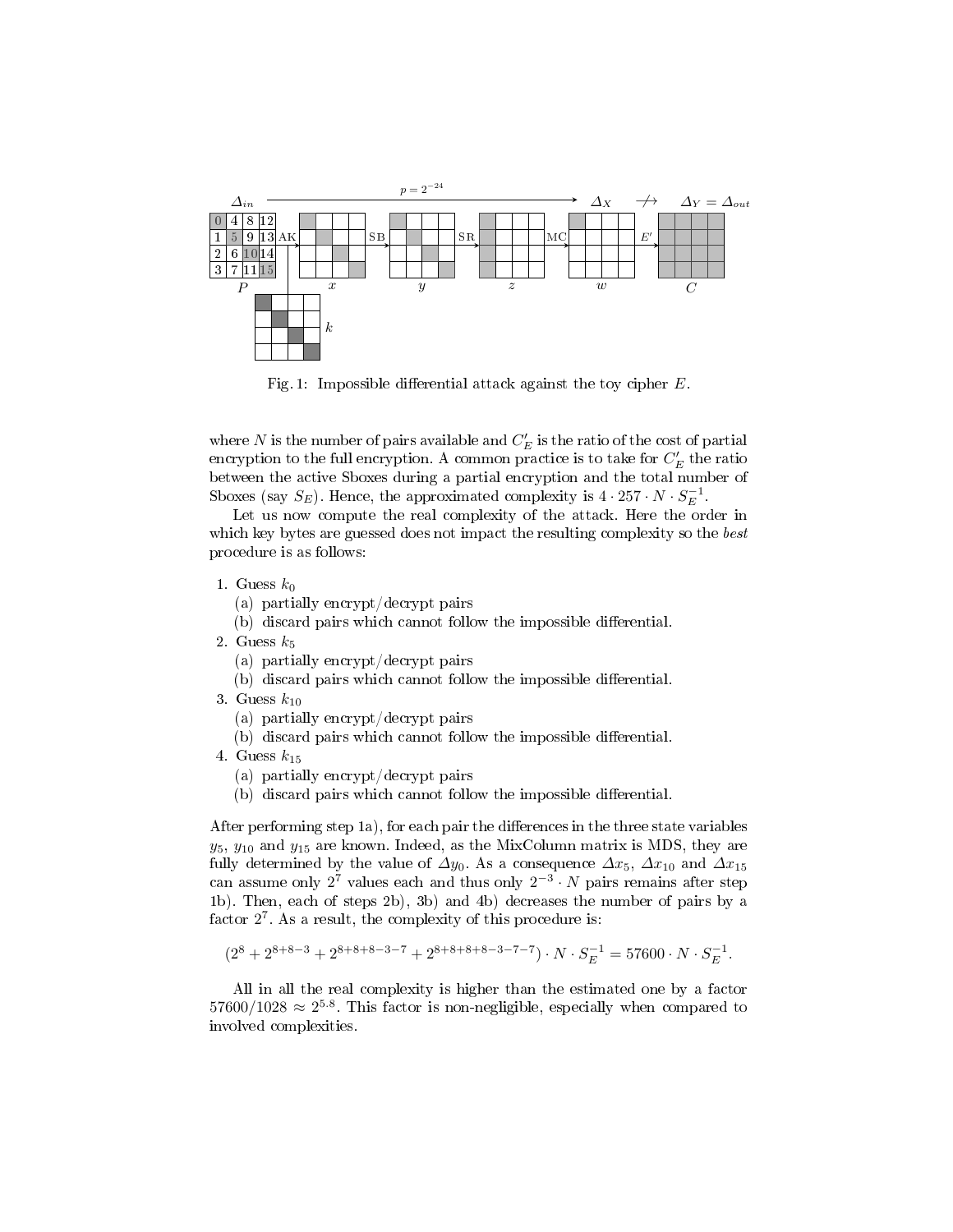**Related key bytes.** Let now study cases where  $k_0$ ,  $k_5$ ,  $k_{10}$  and  $k_{15}$  are related by one linear equation, so they can assume only  $2^{24}$  values instead of  $2^{32}.$  In that case the generic formula estimates the complexity to  $(1+2^{24-24})\cdot N\cdot S_E^{-1} = 2\cdot N\cdot S_E^{-1},$ independently of the linear relation.

We first consider the case where the equation is  $k_0 = k_5$ . Thanks to the symmetry in the problem we only have six orders to try:  $[k_0, k_5, k_{10}, k_{15}], [k_0, k_{10}, k_5, k_{15}],$  $[k_0, k_{10}, k_{15}, k_5], [k_{10}, k_0, k_5, k_{15}], [k_{10}, k_0, k_{15}, k_5]$  and  $[k_{10}, k_{15}, k_0, k_5]$ . The corresponding complexities are respectively:

$$
- (2^8 + 2^{8+8-3} + 2^{8+8-3-7} + 2^{8+8+8-3-7-7}) \cdot N \cdot S_E^{-1} \approx 2^{8.9} \cdot N \cdot S_E^{-1}
$$
  
\n
$$
- (2^8 + 2^{8+8-3} + 2^{8+8-3-7} + 2^{8+8+8-3-7-7}) \cdot N \cdot S_E^{-1} \approx 2^{13.1} \cdot N \cdot S_E^{-1}
$$
  
\n
$$
- (2^8 + 2^{8+8-3} + 2^{8+8+8-3-7} + 2^{8+8+8-3-7-7}) \cdot N \cdot S_E^{-1} \approx 2^{14.6} \cdot N \cdot S_E^{-1}
$$
  
\n
$$
- (2^8 + 2^{8+8-3} + 2^{8+8-3-7} + 2^{8+8+8-3-7-7}) \cdot N \cdot S_E^{-1} \approx 2^{13.1} \cdot N \cdot S_E^{-1}
$$
  
\n
$$
- (2^8 + 2^{8+8-3} + 2^{8+8+8-3-7} + 2^{8+8+8-3-7-7}) \cdot N \cdot S_E^{-1} \approx 2^{14.6} \cdot N \cdot S_E^{-1}
$$
  
\n
$$
- (2^8 + 2^{8+8-3} + 2^{8+8+8-3-7} + 2^{8+8+8-3-7-7}) \cdot N \cdot S_E^{-1} \approx 2^{14.6} \cdot N \cdot S_E^{-1}
$$

As we can see the first order is much better than the other ones, as it leads to a much smaller complexity. Thus the real complexity of the attack is  $2^{8.9} \cdot N \cdot S_E^{-1}$ , higher than the estimated one by a factor  $2^{7.9}$ . We note that the deviation from the expected complexity is bigger than in the *independent subkey bytes* case.

We now consider the case where the equation is  $k_0 \oplus k_5 \oplus k_{10} \oplus k_{15} = 0$ , or more generally, the case where the knowledge of three key bytes leads to the knowledge of the fourth one but where there is no relation involving only three key bytes. The real complexity of the attack becomes:

$$
(2^8 + 2^{8+8-3} + 2^{8+8+8-3-7} + 2^{8+8+8-3-7-7})\cdot N \cdot S_E^{-1} \approx 2^{14.6} \cdot N \cdot S_E^{-1},
$$

which is higher than for the equation  $k_0 = k_5$  by a factor  $2^{5.7}$ , increasing again the deviation from the expected complexity.

A trick. One may note that after performing step 1b), we could directly retrieve for each pair the  $2 \times 2 \times 2 = 8$  values of  $(k_5, k_{10}, k_{15})$  for which it follows the impossible differential. This would be done at the low cost of  $3$  memory accesses to a precomputed table. But only the values of  $(k_5, k_{10}, k_{15})$  for which no pair follows the impossible differential matter. Thus we would have to make the list of the  $2^{24}$  possible values of  $(k_5, k_{10}, k_{15})$  before to discard reached values. As a consequence, the resulting complexity of this procedure is:

$$
(2^8 \cdot N + 2^8 \cdot 2^{24} + 8 \cdot 2^{8-3} \cdot 2^{|k_0 \cup k_5 \cup k_{10} \cup k_{15}| - 32} \cdot N) \cdot S_E^{-1}.
$$

As the number of pairs N should be at least close to  $2^{24}$ , this procedure is better than the basic early abort technique. If there is no equation between the four key bytes then the complexity is very close to the one given by Boura et al's formula. On the other hand, if there is at least one equation then the complexity is higher than expected due to the two first terms of the above formula.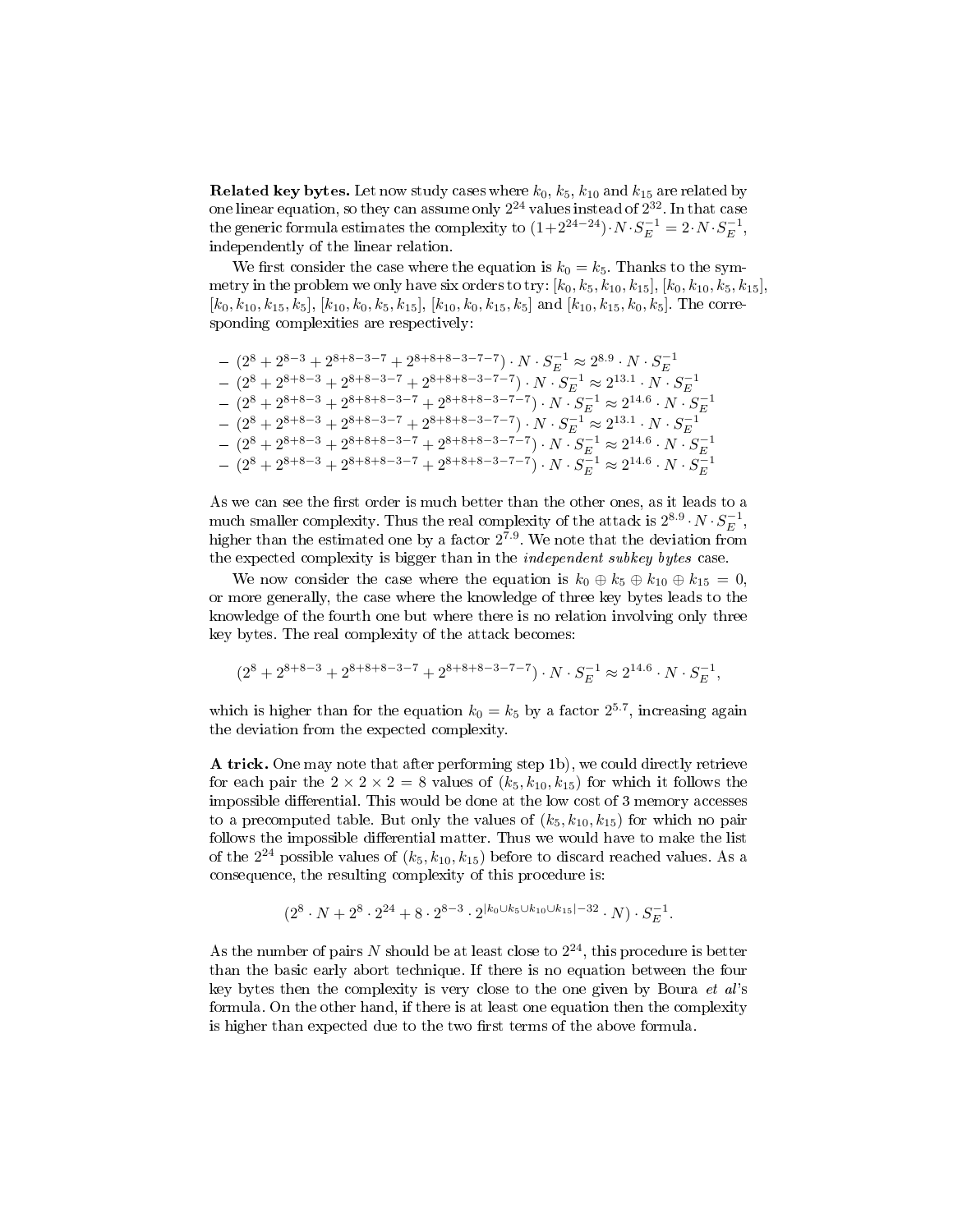#### 3.3 Remarks

Those results highlight some issues with the generic formula of Boura et al.. Firstly, there exist impossible differential attacks for which the estimated time complexity is too optimistic and thus attacks with estimated time complexity close to the natural bound may actually not be faster than exhaustive search. Secondly, the formula only takes into account the number of equations between involved key bits while we showed that different equations may lead to different time complexities. In particular, the correct sequence of guesses has to take into account the *fastest* filtering first. It seems Boura et al make the assumption that the order of key guesses/filtering does not matter as all key bits are equally filtering. But this is far from being correct, especially in the context of ARX constructions.

## <span id="page-6-0"></span>4 Application to TWINE

At FSE'15, Biryukov et al. [\[2\]](#page-10-1) used Boura et al. formula to compute the com-plexity of their impossible differential attack against 25-round TWINE-128 [\[13\]](#page-11-0). The attack involves 52 key nibbles which can assume only  $2^{124}$  values instead of  $2^{208}$  thanks to the key schedule and the resulting time complexity is  $2^{124.5}$ encryptions, very close to the natural bound of the exhaustive search. As a consequence, and according to remarks of the previous section, it seems probable for the actual time complexity of this attack to be higher than  $2^{128}$ , making it a non-valid attack.

### 4.1 Description of TWINE

This block cipher uses 16 branches of 4-bits and has a very simple round function: the Feistel function consists in a xor of a sub-key and a call to a unique Sbox based on the inverse function in  $GF(2<sup>4</sup>)$ . Then, the branches are shuffled using a sophisticated nibble permutation ensuring faster diffusion than a simple shift [\[16\]](#page-11-3). One version of TWINE uses an 80 bits key, another uses a 128 bits key and we denote these versions as TWINE-80 and TWINE-128. They only differ by their key-schedule and both have 36 rounds. Both key schedules are sparse GFN's using only 2 Sbox calls per round for TWINE-80 and 3 for TWINE-128. At each round, some fixed nibbles of the key-state are used as round keys for the block cipher. One round of TWINE is depicted on Figure [2.](#page-7-0)

Keyschedule. The keyschedule produces the 36 round keys from the master key  $K$ . It is a variant of GFN with few application of the Sbox used in the round function of TWINE. Two key lengths are available: 80 and 128 bits. In both cases, the subkey  $WK_0$  is first initialized to K and then next subkeys are generated using round constants and the same round function:  $WK_{i+1} = F(WK_i, CON^i)$ , for  $0 \leq i \leq 35$ . Finally the round key  $RK_i$  is obtained by extracting 8 nibbles from  $WK_i$ . The function  $F$  used for 128-bit keys is depicted on Figure [3.](#page-7-1) We refer the reader to [\[13\]](#page-11-0) for the 80-bit version of the keyschedule.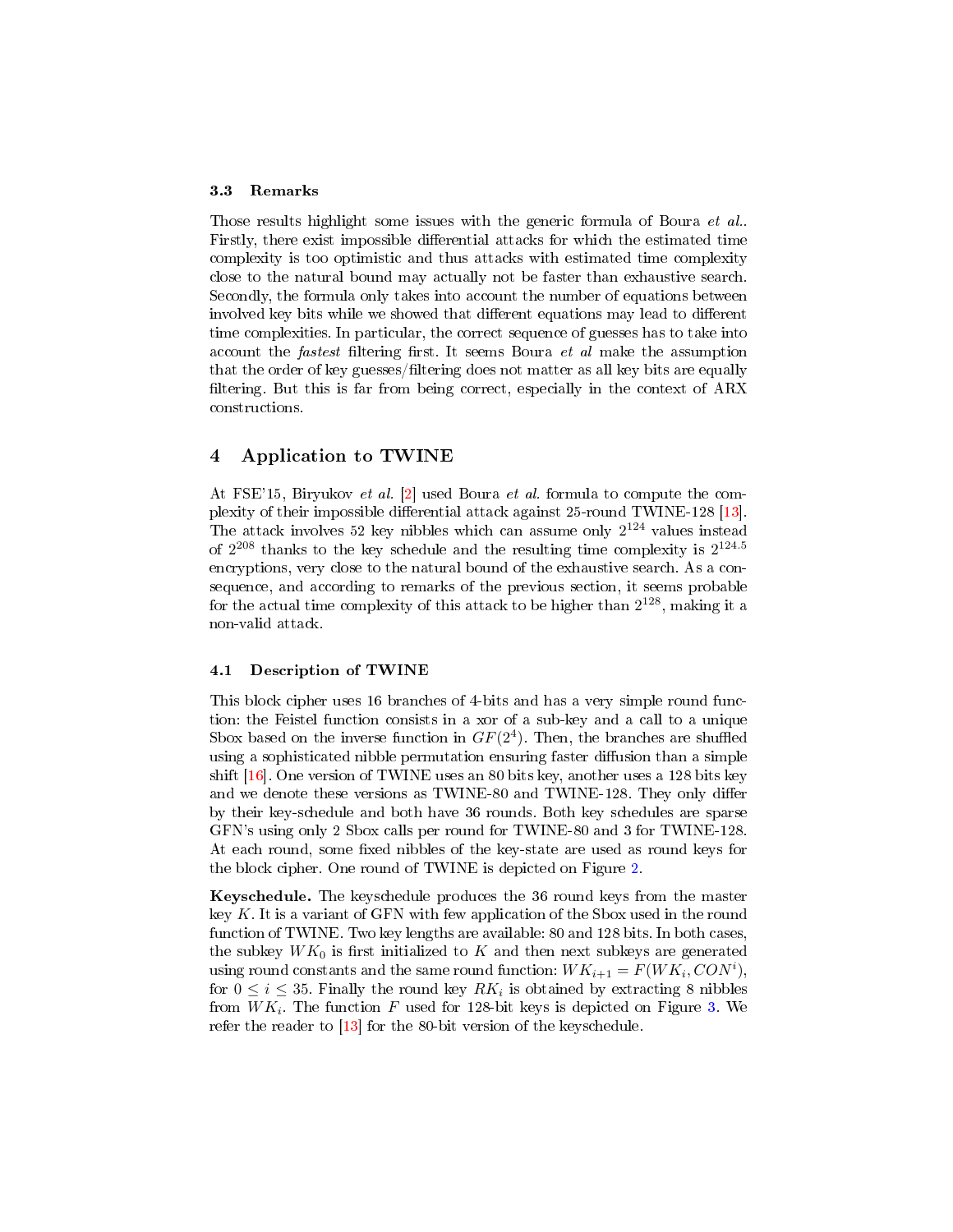<span id="page-7-0"></span>

Fig. 2: The round function of TWINE.

<span id="page-7-1"></span>

Fig. 3: Keyschedule of TWINE-128.

### 4.2 Biryukov et al. impossible differential attack

Biryukov et al. found a truncated impossible characteristic through 13 rounds of TWINE that they extended by 4 rounds at the start and by 8 rounds at the end in order to attack 25 rounds of the cipher. Their attack is depicted on Figure [4.](#page-8-0)

The difference in the plaintexts has to be zero in 11 nibbles such that  $c_{in}$  +  $c_{out} = 16+60 = 76$ . The key material  $k_{in} \cup k_{out}$  is composed of  $7+45 = 52$  roundkey nibbles which can assume only  $2^{124}$  thanks to the keyschedule of TWINE-128 as they all can be computed from the whole subkey  $WK_{24}$  except nibble 1.

As a consequence, and according to formula of Boura et al., the complexity of their attack is  $D = \alpha \cdot 2^{75.5 - 39} \cdot 2^{20} = \alpha \cdot 2^{56.5}$ ,  $M = \alpha \cdot 2^{75.5}$  and  $T \approx$  $\alpha \cdot 2^{123.5} \cdot C_{E'} + 2^{128-\alpha}$ , complexity parametrized by  $\alpha$ . As they estimate the ratio  $C_{E'}$  to  $52/200 \approx 2^{-1.9}$ , the value of  $\alpha$  minimizing the overall complexity is 5.87.

### 4.3 Real Complexity of the Attack

Computing the real complexity of Biryukov et al. attack seems impossible due to the huge number of involved key nibbles. Indeed, there are 52 key nibbles leading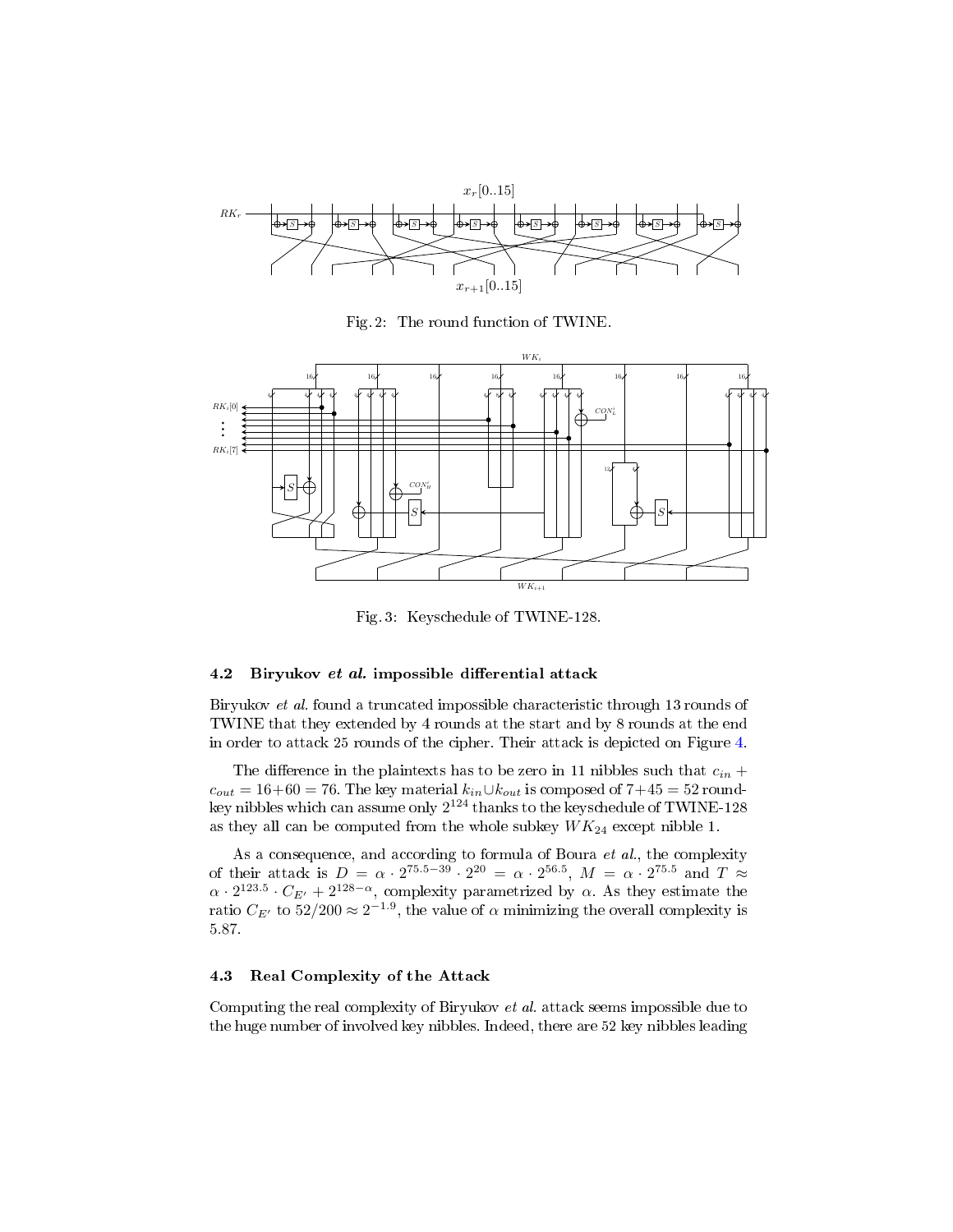<span id="page-8-0"></span>

Fig. 4: Impossible differential attack on 25 rounds. No difference in white nibbles.

to 52!  $\approx 2^{225}$  orders for the early abort technique. Thus a naive approach would fail and a clever one has to be used.

Pruning strategy. We note that for the early abort technique, if between two guesses no pairs are discarded then the order in which they are guessed does not matter. Thus key nibbles can be grouped so that at each step pairs are discarded. So now the question becomes when do pairs are discarded? As saw with our simple example this is related to knowing differences before and/or after an Sbox. Since TWINE is a Feistel network things are a bit different and only one case has to be considered. Equations involved to describe round funtion of TWINE all have the following shape:

$$
y \oplus z = S(x \oplus k),
$$

where x, y and z are state variables while k is a round-key variable. We are interested in the case where both  $\Delta x$  and  $\Delta y$  are known (obtained by partially encrypting plaintexts (resp. decrypting ciphertexts)) and such that  $\Delta z = 0$ . In that case half of the pairs are discarded since the transition  $\Delta x \rightarrow \Delta y$ is possible with probability  $2^{-1}$ . Then if the actual value of x is obtained by partially encrypting/decrypting plaintexts or ciphertexts then guessing  $k$  will allow to reduce the number of pairs by a factor  $2^3$ . So we only have to consider groups of round key nibbles required to compute  $\Delta x$  and  $\Delta y$ , and the ones required to compute  $x \oplus k$ . Finally, as we are only looking for the fastest attack we can adopt a branch-and-bound strategy to accelerate the search.

**Practice.** For the considered attack there are 19 tuples  $(x, y, z)$  as expected. Determining the corresponding groups of round key nibbles is an easy task.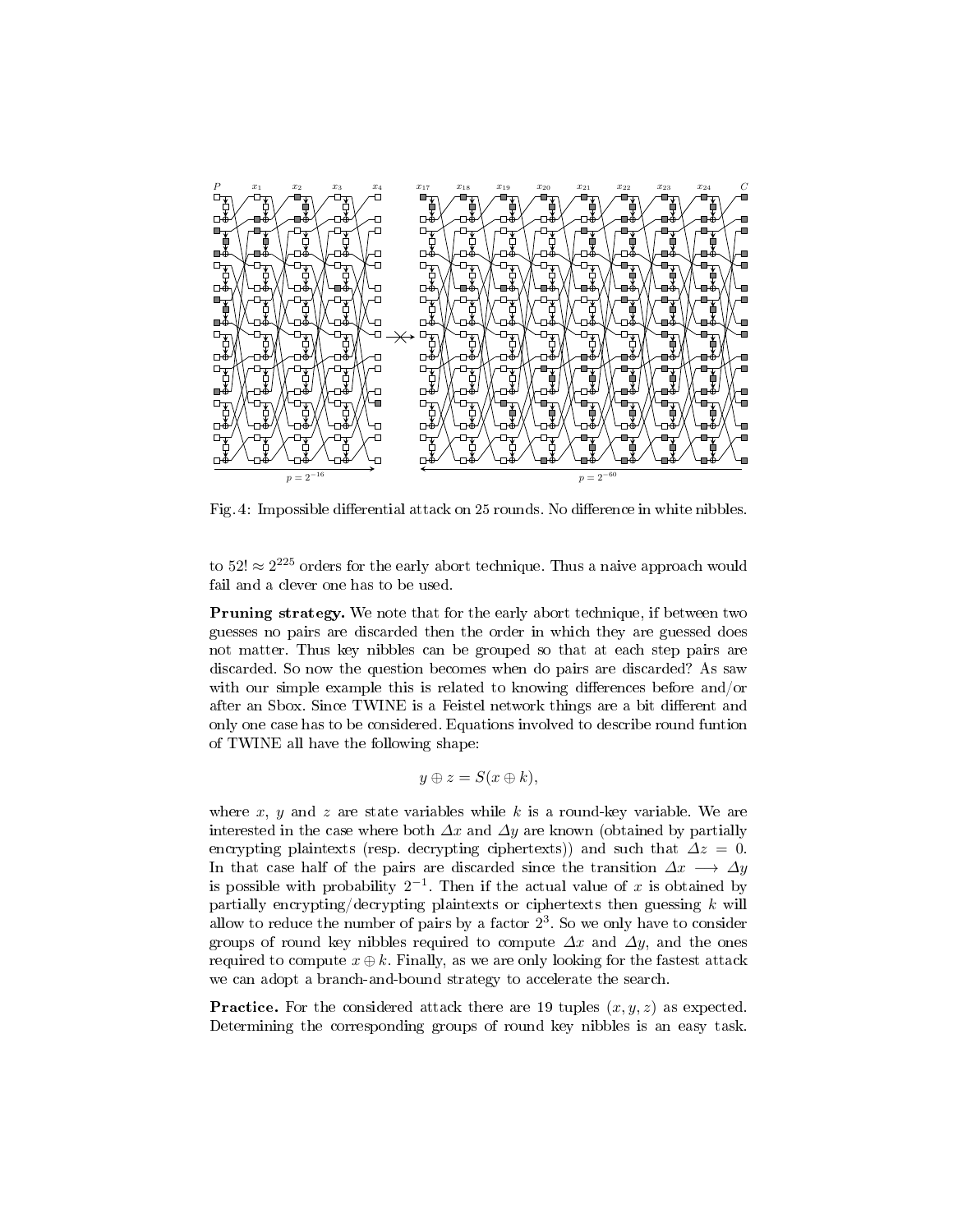However, computing the number of values those groups (and their unions) can assume is more complicated while essential to the computation of the complexity. To solve this we used the same approach Derbez et al. [\[17\]](#page-11-4) used to exhaust a particular kind of meet-in-the-middle attacks against the AES in a paper presented at FSE'13. Indeed, they provided a tool which takes as input a system of equations E in variable X and a subset  $Y \subseteq X$  and gives as output a list of optimal algorithms enumerating all the possible values of  $Y$  under constraint of  $E$  with predictable time and memory complexities. The system of equations has to be composed of equations with the following shape:

$$
\sum \alpha_i x_i \oplus \sum \beta_j S(x_j) \oplus \gamma = 0,
$$

where  $a_i$ 's,  $\beta_j$ 's and  $\gamma$  are constant from a finite field  $GF(2^q)$  and S is an q-bit Sbox. As the key schedule of TWINE is naturally described by such equations we were able to use this tool. Note that the output of their tool is a list because the number of possible values of Y enumerated by considered algorithms is not necessary constant and if an algorithm is slower than an other but finds less possible values for Y than it then they had to study both of them. But in our case we only care about the fastest algorithm, even if it enumerates more solutions.

Our algorithm was able to find the optimal permutation (see Appendix  $\bf{A}$ ) for the early abort technique in about 1h on a personal computer. As a result we found that for all permutation  $\sigma$ :

$$
\sum_{1 \leq i \leq 38} 2^{|k_{\sigma(1)} \cup \ldots \cup k_{\sigma(i)}| - \sum_{0 \leq j < i} r_j^{\sigma}} \cdot N_{\alpha} C_{E'} > 2^{54} \cdot N_{\alpha} C_{E'}.
$$

As  $N_{\alpha} = \alpha \cdot 2^{75.5}$ , the time complexity of the whole attack is higher than:

$$
C_{N_{\alpha}} + \alpha \cdot 2^{127.6} + 2^{128 - \alpha},
$$

where  $2^{128-\alpha}$  corresponds to time complexity of performing an exhaustive search on the remaining keys. Hence, if only based on the early abort technique, the attack is actually slower than an exhaustive search for all value  $\alpha > 0$ .

# 5 Conclusion

In this paper we have shown that the generic complexity analysis formula presented by Boura et al. at ASIACRYPT'14 does not always give a right estimation of the time complexity of impossible differential attacks. As proof we constructed simple counter-examples for which the real complexity is much higher than expected, one reaching a deviation of  $2^{13.6}$  from the formula. As a consequence the formula is to use with caution, in particular when time complexity is close to the natural bound of the exhaustive search.

While we searched for, we were unable to find an impossible differential attack for which the real time complexity would be lower than the estimated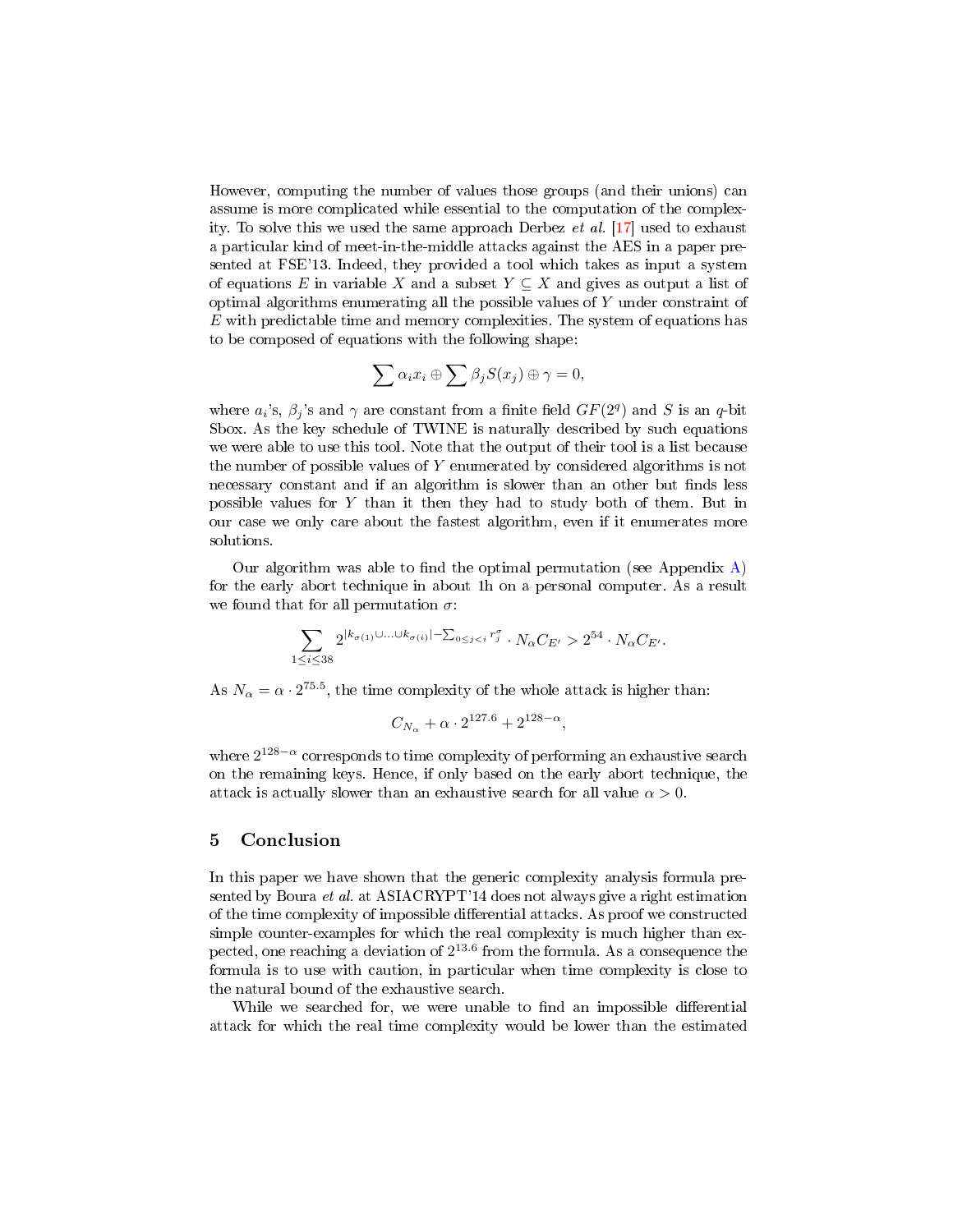one. Finding such an attack or proving that the formula provides a lower bound on the complexity would be an interesting future work.

Finally we also showed that, if using only the early abort technique, the time complexity of the impossible differential attack against  $25$ -round TWINE-128, presented at FSE'15 by Biryulov et al., is higher than expected, and in particular, higher than  $2^{128}$ .

### References

- <span id="page-10-0"></span>1. Boura, C., Naya-Plasencia, M., Suder, V.: Scrutinizing and improving impossible differential attacks: Applications to clefia, camellia, lblock and simon. In: Advances in Cryptology - ASIACRYPT 2014 - 20th International Conference on the Theory and Application of Cryptology and Information Security, Kaoshiung, Taiwan, R.O.C., December 7-11, 2014. Proceedings, Part I. (2014) 179-199
- <span id="page-10-1"></span>2. Biryukov, A., Derbez, P., Perrin, L.: Differential analysis and meet-in-the-middle attack against round-reduced TWINE. In: Fast Software Encryption - 22nd International Workshop, FSE 2015, Istanbul, Turkey, March 8-11, 2015, Revised Selected Papers.  $(2015)$  3-27
- <span id="page-10-2"></span>3. Knudsen, L.R.: Deal a 128-bit block cipher. Technical Report Department of Informatics (1998)
- <span id="page-10-3"></span>4. Biham, E., Biryukov, A., Shamir, A.: Cryptanalysis of skipjack reduced to 31 rounds using impossible differentials. In: Advances in Cryptology - EUROCRYPT '99, International Conference on the Theory and Application of Cryptographic Techniques, Prague, Czech Republic, May 2-6, 1999, Proceeding. (1999) 12-23
- <span id="page-10-4"></span>5. Biham, E., Shamir, A.: Differential cryptanalysis of des-like cryptosystems. In: CRYPTO'91. (1991)
- <span id="page-10-5"></span>6. Kim, J., Hong, S., Sung, J., Lee, C., Lee, S.: Impossible differential cryptanalysis for block cipher structures. In: Progress in Cryptology - INDOCRYPT 2003, 4th International Conference on Cryptology in India, New Delhi, India, December 8-10, 2003, Proceedings. (2003) 82-96
- <span id="page-10-6"></span>7. Luo, Y., Lai, X., Wu, Z., Gong, G.: A unified method for finding impossible differentials of block cipher structures. Inf. Sci.  $263$  (2014) 211-220
- <span id="page-10-7"></span>8. Wu, S., Wang, M.: Automatic search of truncated impossible differentials for word-oriented block ciphers. In: Progress in Cryptology - INDOCRYPT 2012, 13th International Conference on Cryptology in India, Kolkata, India, December 9-12, 2012. Proceedings. (2012) 283-302
- <span id="page-10-8"></span>9. Lu, J., Kim, J., Keller, N., Dunkelman, O.: Improving the efficiency of impossible differential cryptanalysis of reduced camellia and MISTY1. In: Topics in Cryptology - CT-RSA 2008, The Cryptographers' Track at the RSA Conference 2008, San Francisco, CA, USA, April 8-11, 2008. Proceedings. (2008) 370-386
- <span id="page-10-9"></span>10. Minier, M., Naya-Plasencia, M.: A related key impossible differential attack against 22 rounds of the lightweight block cipher lblock. Inf. Process. Lett. 112(16) (2012) 624629
- <span id="page-10-10"></span>11. Wu, W., Zhang, L., Zhang, W.: Improved impossible differential cryptanalysis of reduced-round camellia. In: Selected Areas in Cryptography, 15th International Workshop, SAC 2008, Sackville, New Brunswick, Canada, August 14-15, Revised Selected Papers. (2008) 442-456
- <span id="page-10-11"></span>12. Zhang, W., Han, J.: Impossible differential analysis of reduced round CLEFIA. In: Information Security and Cryptology, 4th International Conference, Inscrypt 2008, Beijing, China, December 14-17, 2008, Revised Selected Papers. (2008) 181-191